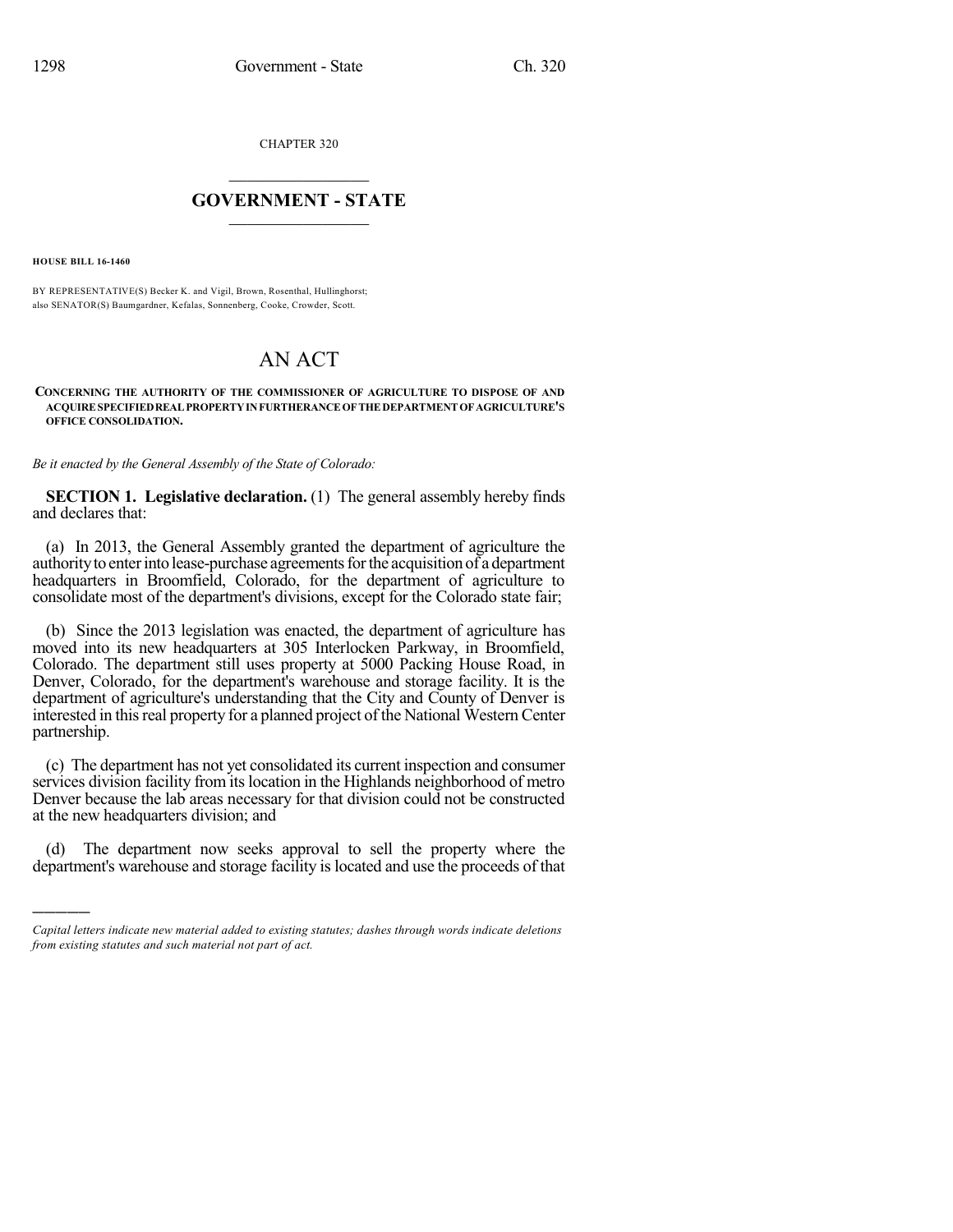sale to help fund the purchase of vacant land behind the headquarters building in Broomfield, Colorado. It is the department's future plan to use the vacant land in Broomfield to build a lab area to house the inspection and consumer services division facility, subject to the normal capital construction request process.

**SECTION 2. Authority for a sale and an acquisition of real property.** (1) The state of Colorado, acting by and through the Commissioner of Agriculture and in consultation with the office of the state architect, is authorized to execute a real property sale, at fair market value, for property held by the department of agriculture at 5000 Packing House Road, Denver, Colorado. The proceeds of the sale must be credited to the agriculture management fund as specified in section 35-1-106.9, Colorado Revised Statutes, and such proceeds must be used to acquire the property described in subsection (2) of this section, subject to appropriation.

(2) (a) The state of Colorado, acting by and through the Commissioner of Agriculture and in consultation with the office of the state architect, is authorized to acquire real property located in the Interlocken area at 300 Technology Drive, Broomfield, Colorado, parcel number 157533413004, for the future home of the inspection and consumer services division facility.

(b) Any future capital construction project for a new building to house the inspection and consumer services division facility must be prioritized for funding by the office of state planning and budgeting in its submission to the capital development committee made pursuant to section  $24-37-304$  (1) (c.3) (I) (C), Colorado Revised Statutes, recommended for funding by the capital development committee pursuant to section 2-3-1305, Colorado Revised Statutes, and included in the governor's annual executive budget proposed to the general assembly pursuant to section 24-37-301, Colorado Revised Statutes.

**SECTION 3.** In Colorado Revised Statutes, **amend** 35-1-106.9 as follows:

**35-1-106.9. Agriculture managementfund - creation.** There is hereby created in the state treasury the agriculture management fund. The fund shall consist of moneys transferred pursuant to section  $38-13-116.7$  (3), C.R.S., and any moneys realized from the sale of the inspection and consumer services division facility AND OTHER REAL PROPERTY ASSOCIATED WITH THAT FACILITY THAT ARE ALL LOCATED IN THE HIGHLANDS NEIGHBORHOOD OF DENVER, COLORADO, AND ANY MONEYS REALIZED FROM THE SALE OF THE WAREHOUSE AND STORAGE FACILITY LOCATED AT 5000PACKING HOUSE ROAD,DENVER,COLORADO. The departmentshall use such moneys to fund agricultural efforts approved by the commissioner, including, but not limited to, funding additional department employees necessary to implement and manage approved programs. Moneys may be used for direct assistance or grant assistance for conservation districts created pursuant to article 70 of this title. Moneys in the fund may be used for expenses related to the department's office consolidation as authorized by House Bill 13-1234, enacted in 2013, AND AS AUTHORIZED BY HOUSE BILL 16-1460, ENACTED IN 2016. Moneys in the fund are subject to annual appropriation to the department. Any moneys not expended or encumbered from any appropriation at the end of any fiscal year shall remain available for expenditure in the next fiscal year without further appropriation. All interest derived from the deposit and investment of moneys in the fund shall be credited to the fund and shall not be transferred or credited to the general fund or